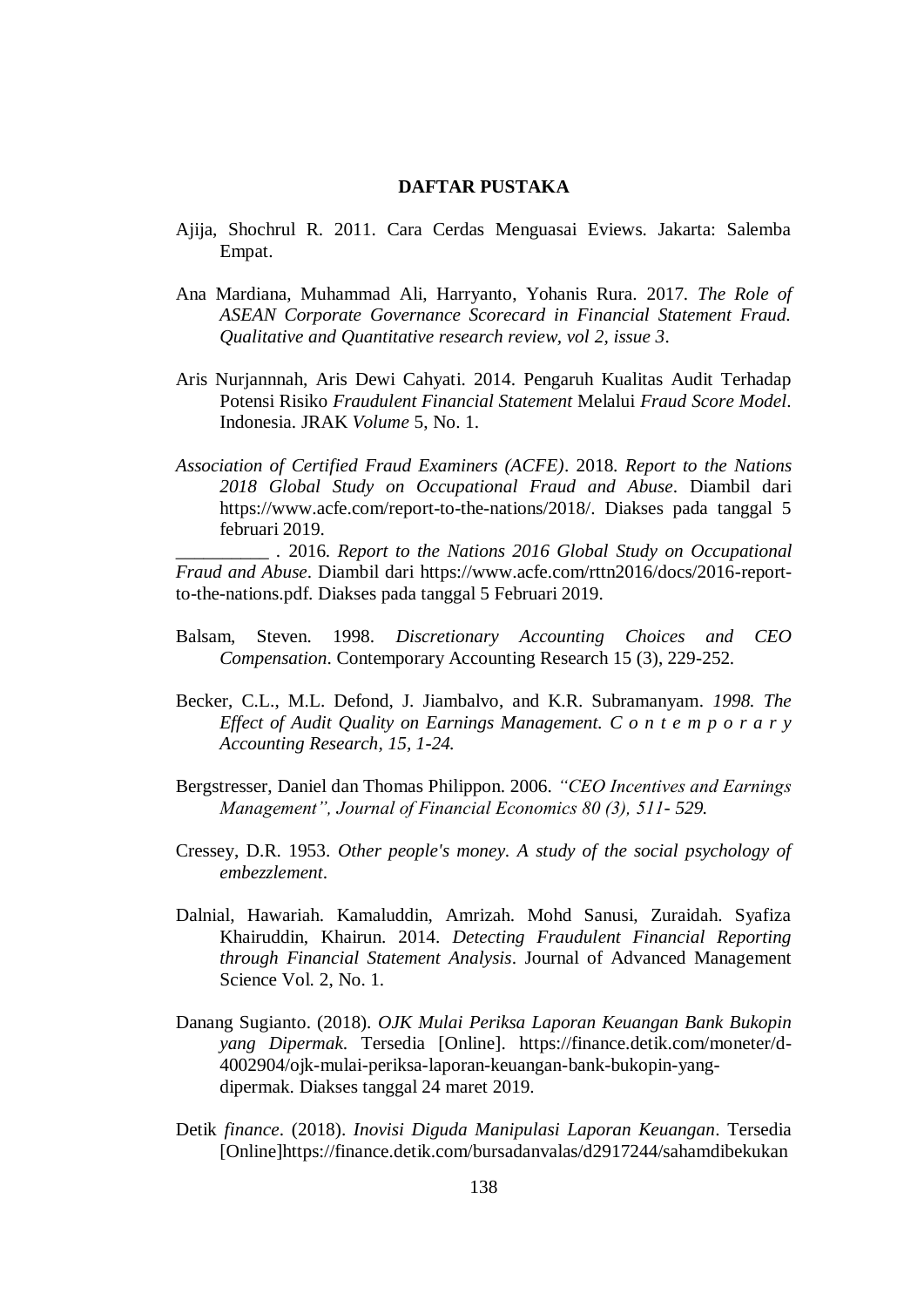-4-bulan-inovisi-diduga-manipulasi-laporan-keuangan. Diakses tanggal 24 maret 2019.

- De Angelo, Linda Elizabeth. 1981. Auditor Size And Audit Quality. *Journal of Accounting and Economics* 3 (1981) 183-199.
- Diaz Priantara. 2013. *Fraud Auditing & Investigation*. Jakarta: Mitra Wacana Media.
- [Donald E. Kieso,](https://www.goodreads.com/author/show/373082.Donald_E_Kieso) [Jerry J. Weygandt,](https://www.goodreads.com/author/show/300125.Jerry_J_Weygandt) [Terry D. Warfield.](https://www.goodreads.com/author/show/571096.Terry_D_Warfield) 2008. *Akuntansi Intermediate Jilid 1*. Jakarta: Erlangga.
- Fahmi, Irham. 2014. *Pengantar Manajemen Keuangan*. Bandung: Alfabeta.
- Gbegi, Adebisi, J. F. 2013. *The New Fraud Diamond Model- How Can It Help Forensic Accountants in Fraud Investigation in Nigeria*?. *European Journal of Accounting Auditing and Fiancé Research* Vol.1, No. 4, pp.129-138.
- Ghozali, Imam dan Anis Chariri. 2014. *Teori Akuntansi*. Edisi 4. Semarang: Badan Penerbit Universitas Diponegoro.
- Hagel III, J., & Brown, J. S. 2005. *The only sustainable edge: why business strategy depends on productive friction and dynamic specialization*. Boston: Harvard Business School Press.
- Imang Dapit Pamungkas, Tarmizi Akhmad. 2018. *A Pilot Study of Corporate Governance and Accounting Fraud: the Fraud Diamond Model*. *Journal of business and retail management research, vol. 12 issue 2*.
- Kasmir. 2012. Analisis Laporan Keuangan. Cetakan Keenam. PT Raja Grafindo, Jakarta.
- Kennedy Samuel Sihombing dan Shiddiq Nur Rahardjo. 2014. *Analisis Fraud Diamond Dalam Mendeteksi Financial Statement Fraud: Studi Empiris Pada Perusahaan Manufaktur Yang Terdaftar Di Bursa Efek Indonesia (BEI) Tahun 2010-2012***.** *Diponegoro Journal of Accounting Volume 03, Nomor 02, Tahun 2014, Halaman 1-12.*
- Lukas surjaatmaja. 2018. *Detecting Fraudulent Financial Statement Using Fraud Triangle: Capability as Moderating Variable*. *International Conference on Economics, Business and Economic Education Volume*.
- M. Norazamina, Suraya, A. Azizah, M.Y. Najihah. 2018*. Exploring Fraud Triangle in Understanding Ethics Pre-Cautionary: A Malaysian Statutory Body.A. Journal of Fundamental and Applied Sciences 1112-9867*.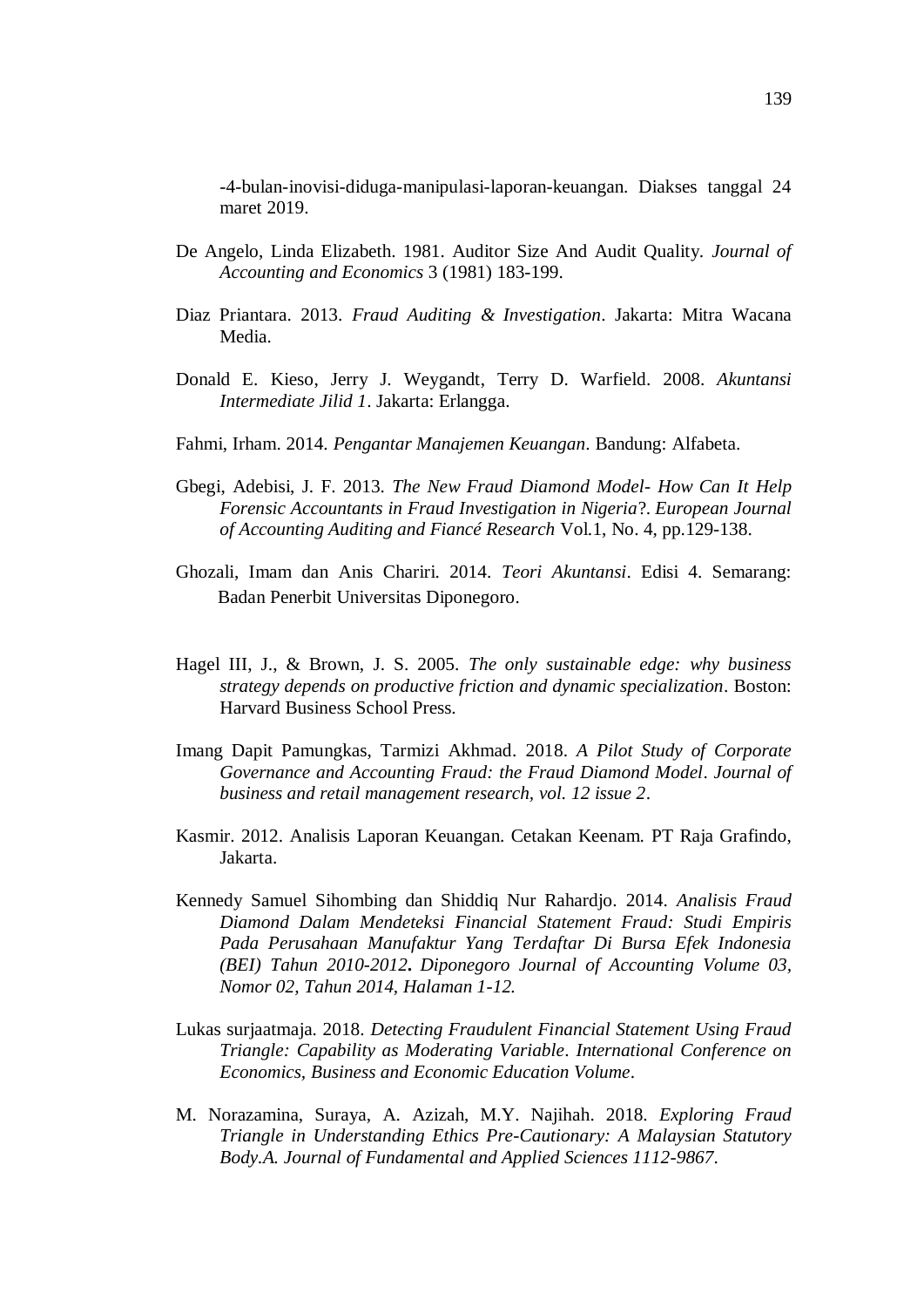- Mafiana Anisya, Lindrianasari, Yuztitya Asmaranti. 2016. Pendeteksian Kecurang Laporan Keuangan Menggunakan *Fraud Diamond*. Jurnal Bisnis dan Ekonomi, *Vol*.23, *No*.1.
- Marsellisa Nindito. 2018. *Financial Statement Fraud: Perspective Of The Pentagon Fraud Model In Indonesia*. *Academy Of Accounting and Financial Studies Journal, Volume* 22*, Issue* 2.
- Natawiria, A.S. dan Riduwan. 2010. *Statistika Bisnis*. Bandung: Alfabeta.
- Nella Kartika Nugraheni, Hanung Triatmoko. 2018. Analisis faktor-faktor yang mempengaruhi terjadinya financial statement fraud. Perspektif *diamond fraud theory*. Fakultas Ekonomi dan Bisnis UNS.
- Otoritas Jasa Keuangan. 2014. *Peraturan Otoritas Jasa Keuangan Nomor 33/POJK.04/2014 Tentang Direksi dan Dewan Komisaris Emiten atau Perusahaan Publik.*
- Pagano, P. and F. Schivardi. 2003. *Firm Size Distribution and Growth. Scandinavian Journal of Economics*. 105(2), pp: 255-274.
- Pratama, Fandi Arya. 2017. "Pengaruh Rasio Keuangan dan Faktor Non Keuangan Terhadap Peringkat Obligasi dengan Manajemen Laba sebagai Variabel Intervening". Tesis Magister Akuntansi Fakultas Ekonomi dan Bisnis Universitas Sumatera Utara.
- Rabi'u Abdullahi, Noorhayati Mansoor. 2015. *Fraud Theory and Fraud Diamond Theory. Understanding the Convergent and Divergent for Future Research*. *International Journal of Academic Research in Accounting, Finance and management Sciences, Vol.*5 *No*.4.
- Richard G. Schroeder, Myrtle W. Clark. *Financial Accounting Theory and*  Analysis<sup>7th</sup> Edition. New York: John Wiley & Sons, inc.
- Santoso, Singgih. 2015. Menguasai Statistik Multivariat: Konsep Dasar dan Aplikasi dengan SPSS. Jakarta: PT. Elex Media Komputindo.
- Sarwoko. 2005. Dasar-dasar Ekonometri. Yogyakarta: Andi Yogyakarta.
- Shabnam Fazli Aghghaleh, Takiah Mohd. Iskandar, Zakiah Muhammaddun Mohamed. 2014. *Fraud Risk Factors of Fraud Triangle and the Likelihood of Fraud Occurrence: Evidence from Malaysia*. *Information Management and Business Review Vol. 6, No. 1, pp. 1-7*.
- Shelton, Austin. (2014). *Analysis of Capabilities attributed to the Fraud Diamond*. *Undergraduate honors theses, East Tennessee State University.*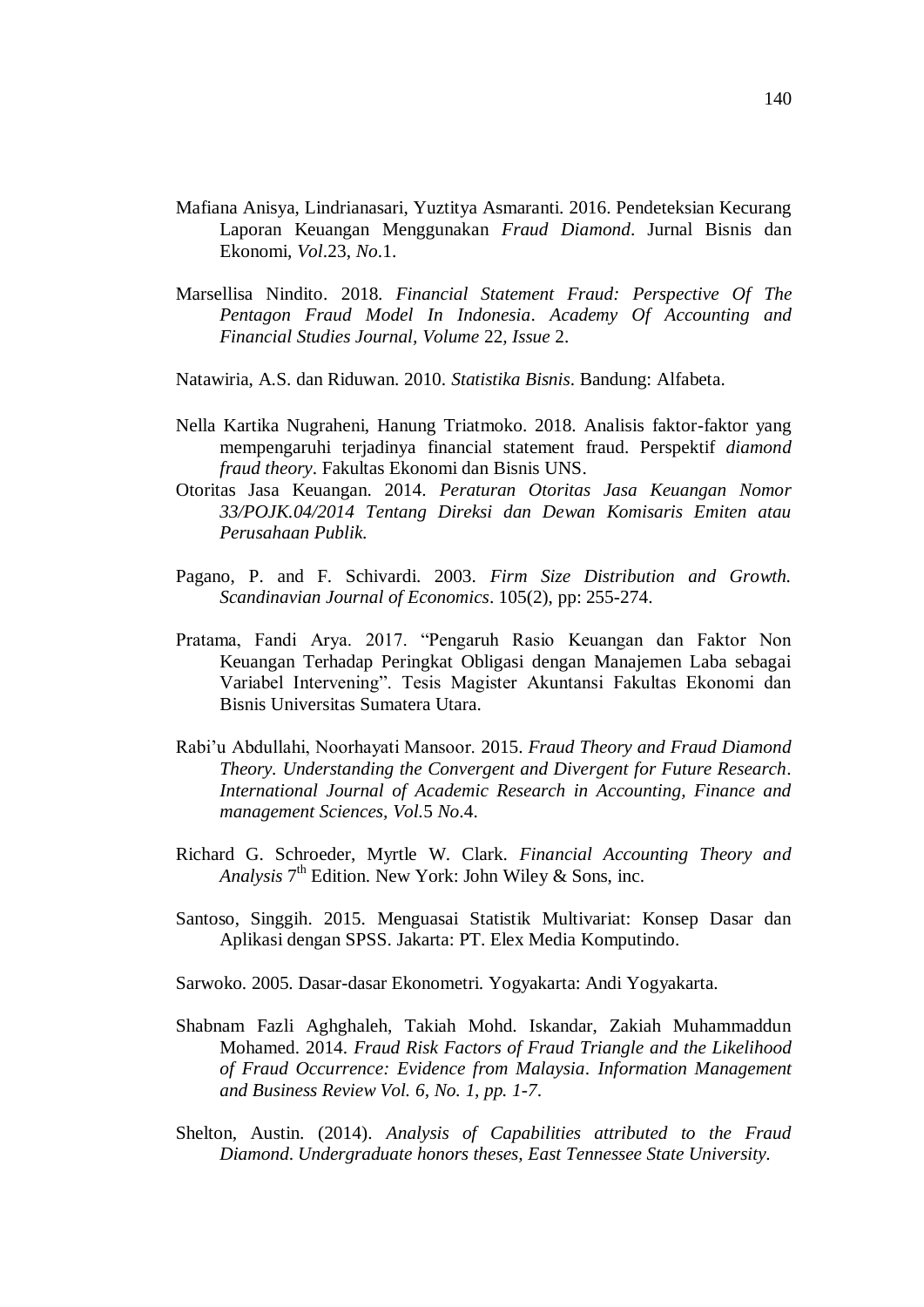- Shofia Nur Inayanti dan Sukirman. 2016 *The Effect of Factors in Fraud Diamond Perspective on Fraudulent Financial Reporting*. Accounting Analysis Journal, Vol 5, No 3, ISSN 2252-6765.
- Skousen, C.J., Smith, K.R. dan Wright, C.J. 2008. *Detecting and Predicting Financial Statement Fraud*: *The Effectiveness of the Fraud Triangle and SAS* 99. https://papers.ssrn.com/sol3/papers.cfm?abstract\_id=1295494. Diakses tanggal 5 Februari 2019.
- Sudarmadji, A. M. & Sularto, L. 2007. *Pengaruh Ukuran Perusahaan, Profitabilitas, Leverage, dan Tipe Kepemilikan Perusahaan Terhadap Luas Voluntary Disclosure Laporan Keuangan Tahunan*. Proceeding PESAT, vol.2
- Sugiarto (2009). *Struktur Modal, Struktur Kepemilikan Perusahaan, Permasalahan Keagenan dan Informasi* Asimetri. Yogyakarta: Graha ILmu
- Sugiyono*.* 2016. *Metode Penelitian; Kuantitatif, Kualitatif dan R&D*. Bandung: Alfabeta.
- Sriwardany. 2006. *Pengaruh Pertumbuhan Perusahaan Terhadap Kebijaksanaan Struktur Modal Dan Dampaknya Terhadap Perubahan Harga Saham Pada Perusahaan Manufaktur*. Thesis.
- Stephen K. Asare, Arnie Wright, Mark F. Zimbelman. 2015. *Challenges Facing Auditors in Detecting Financial Statement Fraud: Insights from Fraud Investigations*. *Journal of Forensic & Investigative Accounting Vol. 7, Issue 2*.
- Summers, S. dan Sweeney, J. 1998. *"Fraudulently misstated financial statements and insider trading: An empirical analysis"*. *The Accounting Review*, 73(1), 131-146.
- Tedi Rustendi. 2018. *Fraud; Pencegahan dan Pengungkapannya Dalam Perspektif Audit Internal.* Bandung: Mujahid Press.
- Thanasak Ruankaew. 2016. *Beyond The Fraud Diamond*. *International journal of business management and economic research*, vol 7 (1), 474-476.
- Umar, Husein. 2005. *Metode Penelitian untuk Skripsi dan Tesis Bisnis.* Jakarta: PT. Raja Grafindo Persada.
- Widarjono, Agus. 2009. Ekonometrika Pengantar dan Aplikasinya. Yogyakarta: UPP STIM YKPN.